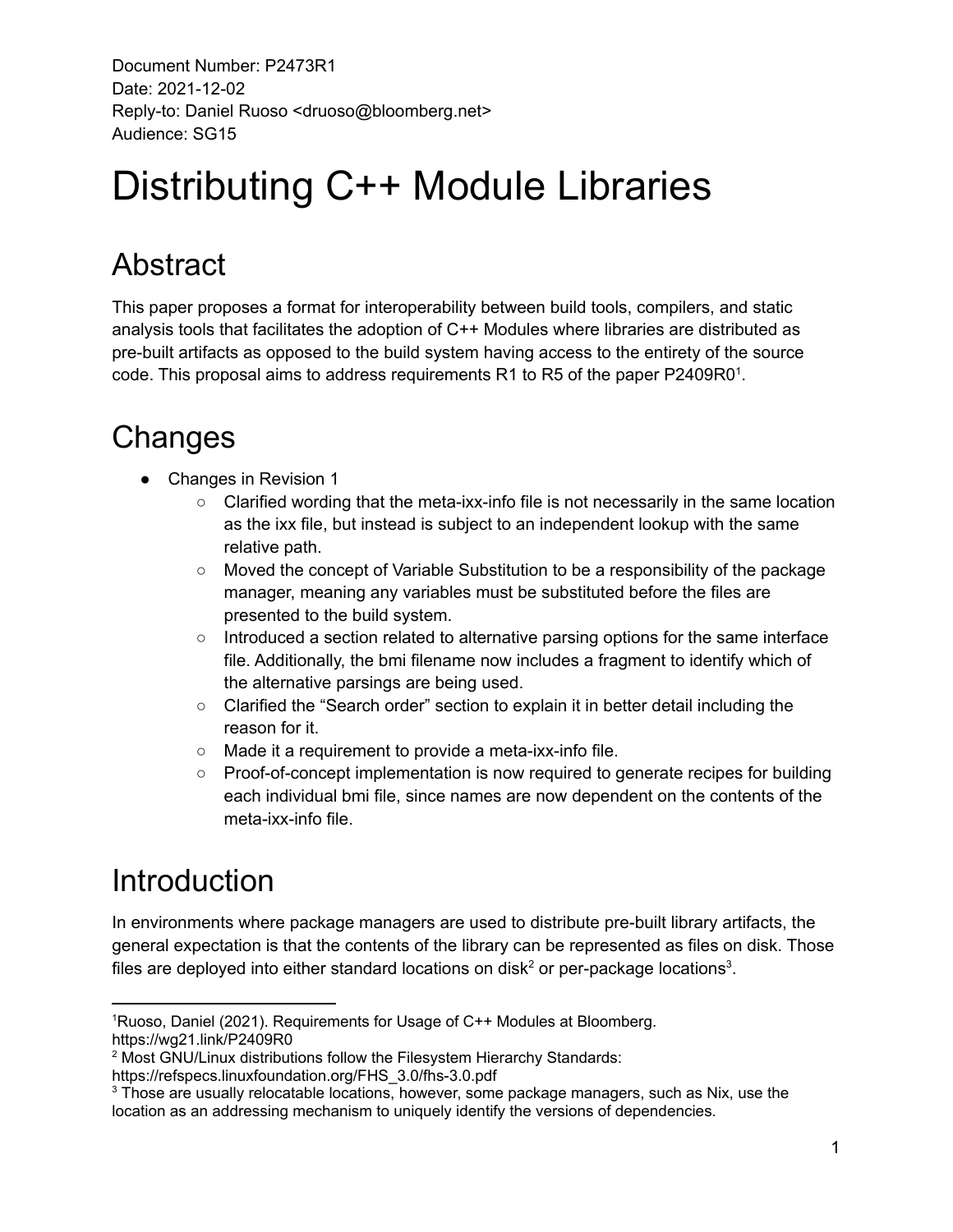This proposal aims to provide a convention by which C++ Module Libraries can be distributed as pre-built artifacts. However, a number of related topics are out of scope for this proposal.

#### Non-Goals

- **Dependency Resolution**: This proposal presumes that the libraries available in the system are made available coherently (i.e.: no ODR violations) and completely (i.e.: no missing modules or headers).
- **Package Distribution Methods**: This proposal will not handle how packages are addressed or distributed.
- **Package Format**: This proposal handles the conventions for how the files will be laid out on disk, not how they are transported or the mechanisms by which they are unpacked.
- **● Linker Arguments**: This proposal assumes the build system will work in conjunction with existing package managers in order to resolve the required arguments to be used when invoking the linker.
- **● Compiler Arguments for the Translation Unit consuming the modules from the library**: As with discovering the linker arguments, the arguments required for the Translation Unit calling the library are presumed to be resolved between the existing build systems and package managers.
- **Internal implementation of the build system**: This convention in no way tries to define how a build system may decide to produce and reuse modules that are part of the build system or even how to produce and consume intermediates that may be needed when consuming a module library.

### Goals

- **● Module Discoverability**: Given a configuration of module search paths decided between the build system and the package manager, establish a convention to discover modules available in the system.
- **Instructions to Parse the Module Interface**: Given that C++ Modules introduce a distinction between the parsing of the module and the translation unit consuming it, combined with the fact that the intermediate Binary Module Interface files are not interoperable, this proposal defines a mechanism for instructing how to parse a module interface source file.
- **● Convention for optimizing dependency discovery**: Avoiding the need to do a preprocessor pass in the step of building the module dependency graph is a desirable optimization in some situations. While this is not a requirement, this proposal sets a convention for those that decide to implement it.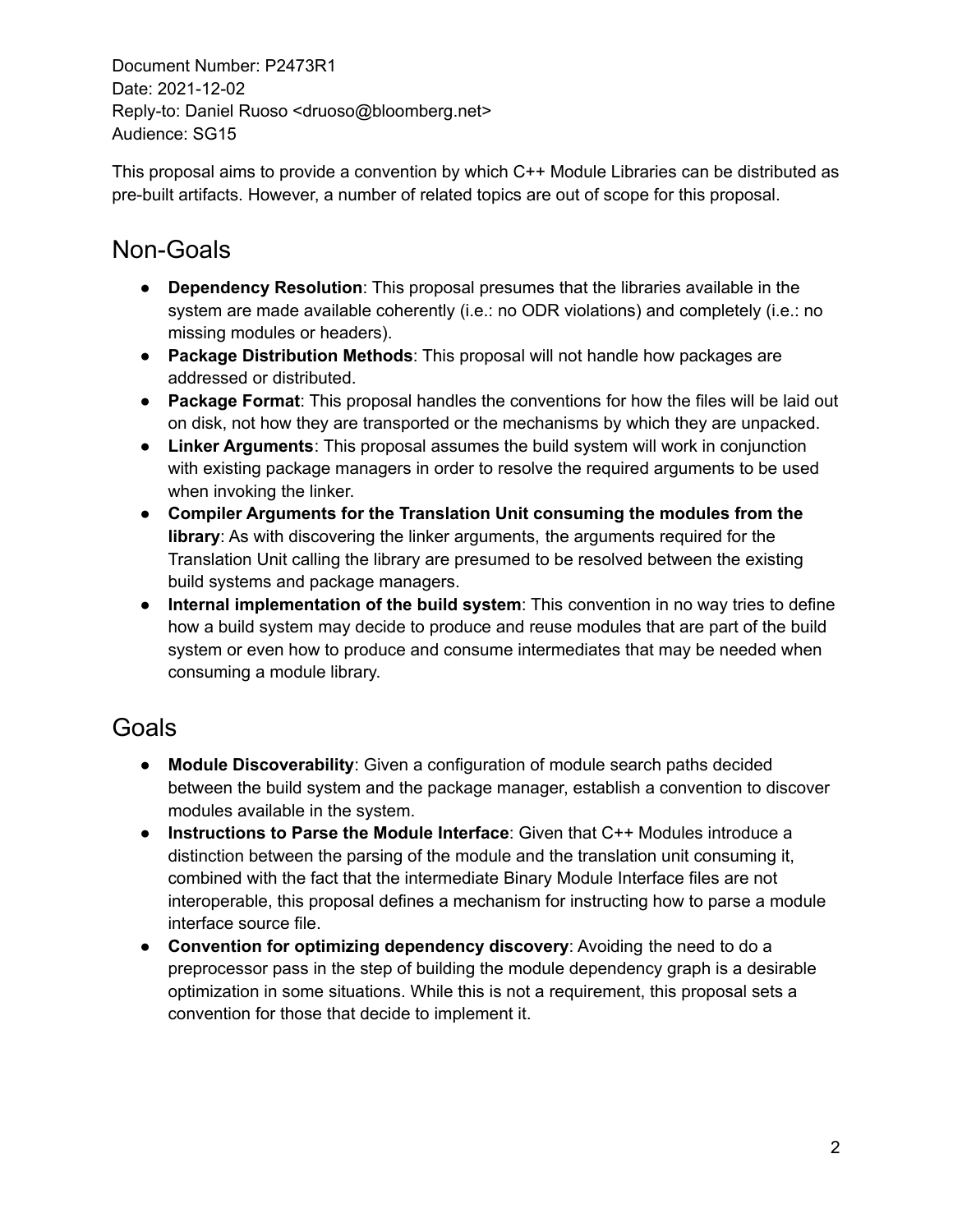#### **Assumptions**

- **Module search path**: The concept of a module search path is common in other languages, such as in gfortran<sup>4</sup> and javac<sup>5</sup>, and it allows the system to work without a full manifest of all modules available in the system. The build system and the package managers should be able to define an ordered list of paths on disk by which lookups are made with the understanding that every new lookup starts from the beginning of the ordered list in order to identify the module.
- **Relocatability**: All path-related conventions described here should be located from the top-level module path as configured by the build system and the package manager; it should not assume that absolute paths can be referenced outside of those paths.
- **Path Substitutions**: Package managers may use variables to perform substitutions in the paths described by the metadata to decouple dependencies in cases where package managers use deployments with versions in the paths, such as Nix. Those substitutions are expected to be made prior to the information being given to the build system.
- **Explicit installation step**: This decouples the layout of the source code in its origin repository, and allows any rewriting to be made in paths in order to comply with this convention.

### Convention for Distributing C++ Module Libraries as Files on Disk

This convention defines a simple lookup method for modules within a particular item of the ordered search list, with the assumption that the ordered list will be traversed for each required module lookup.

#### Module name to file names

The module name, as used in the import statement, will be translated to a file name by using the following convention:

- The dot character represents hierarchy, so it's converted to a nested directory structure
- The partitions of a module are moved to a directory named after the module with the suffix ".part", with the file named after the partition name
- $\bullet$  The module interface units will have the ".ixx" extension $^6$

Examples, assuming a POSIX file system:

<sup>4</sup> <https://gcc.gnu.org/onlinedocs/gfortran/Directory-Options.html>

<sup>5</sup> <https://docs.oracle.com/javase/9/tools/javac.htm>

 $6$  Assuming that's the convention we expect, this paper defers that decision to match what the general expectation for the extensions for interface units.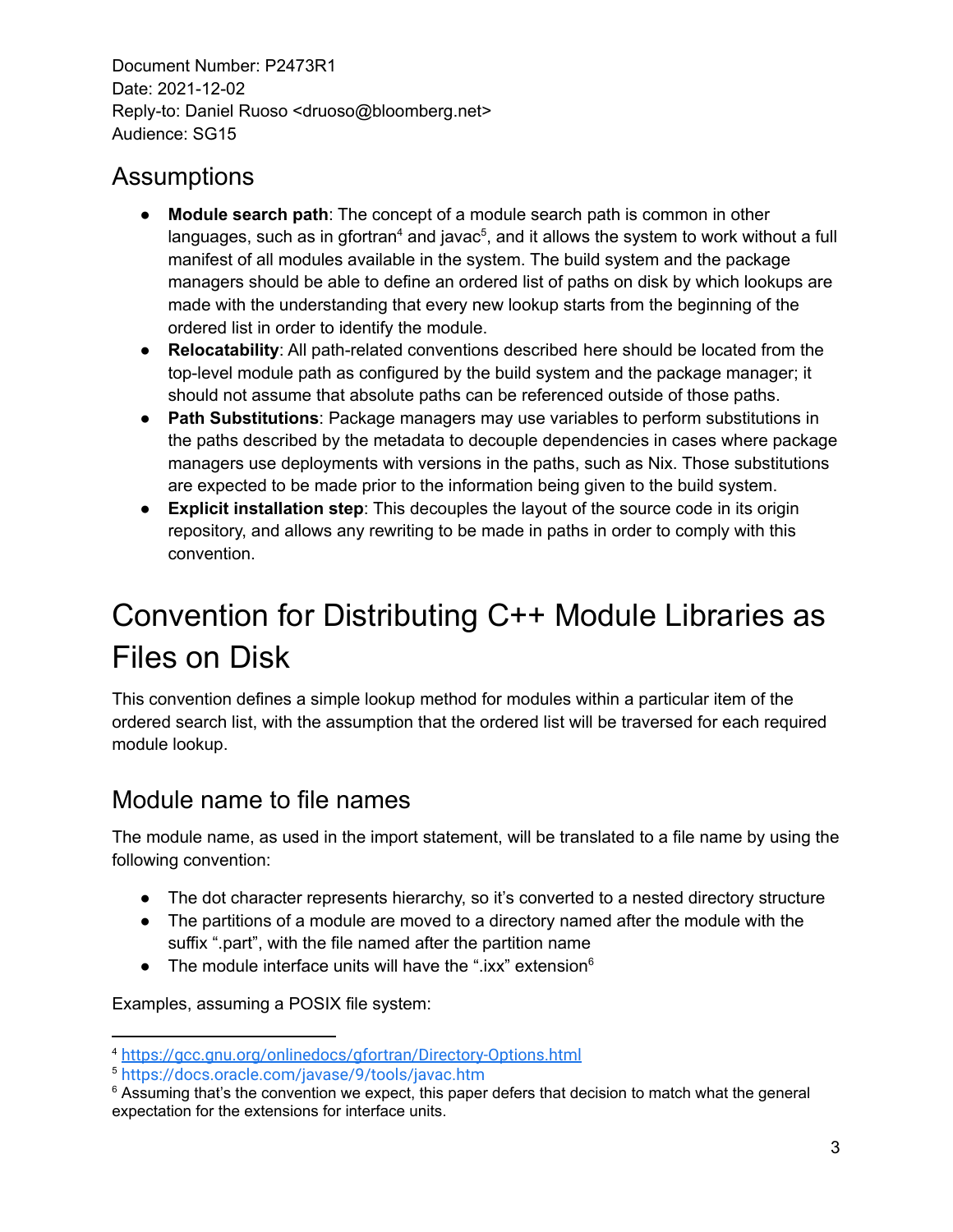| <b>Module name</b> | Path relative to root of module search path |
|--------------------|---------------------------------------------|
| foo                | foo.ixx                                     |
| foo.bar            | foo/bar.ixx                                 |
| foo.bar:baz        | foo/bar.part/baz.ixx                        |

The general expectation is that the installation process for a module library will make the translation on behalf of the user, which allows for a deterministic lookup when consuming a module from outside of the build system.

#### **Caveats**

- Case-insensitive file systems may lead to conflicts for modules that only differ in case.
- Any character that would be invalid in a file name on a given system becomes invalid as a module name on that system.
- Unicode codepoints in the module name may result in less portable projects due to incoherent expectations on the encoding of file names in different file systems and operating systems.

#### Instructions for consuming the module

The instructions for consuming the module will be searched through the module search path in the same relative path from the root as the module interface file, with the extension ".meta-ixx-info".

This file will be encoded as a JSON object, with the following keys:

- **•** include path: Ordered list of paths required for the preprocessor pass on the interface unit file. This does not include the paths required for standard or system headers implicitly provided by the compiler. Defaults to empty.
- **definitions**: Object with key-value pairs of preprocessor definitions. Defaults to empty.
- **imports**: List of module names imported by this module interface unit. This is an optional field that allows the build system to avoid parsing module units<sup>7</sup> to deduce the same information. An empty list specifies that no modules are imported, if this key is missing or the value is nil, the implementation should perform the dependency discovery.
- **VENDOR** extension: Vendors may use this format for specifying extensions for the metadata that may be used by the build system.

 $<sup>7</sup>$  The standard currently optimizes for detecting whether a source file imports or exports modules, but the</sup> dependency discovery still requires a fully capable preprocessor.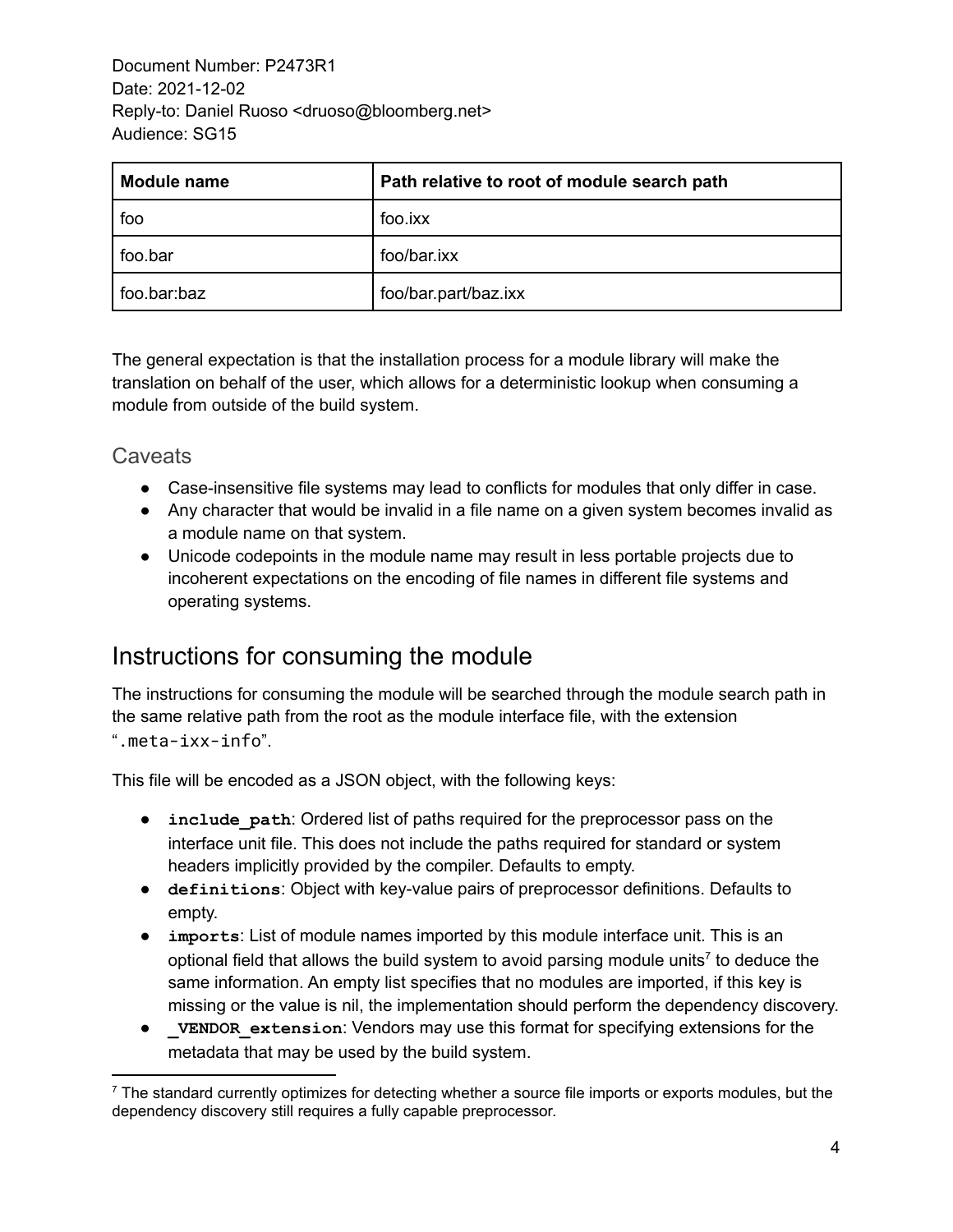It is an assumption from this convention that any other option beyond the ones that would apply to the preprocessor must be applied uniformly between the translation unit consuming the module and the parsing of the module interface unit. Those are flags such as the language standard version, or other flags that influence ABI compatibility.

It is also assumed that the include paths and definitions from the translation unit consuming the module should not be used when parsing the imported module.

#### Variable Substitution

When substitution variables are required for include paths or definitions, the package manager should perform those substitutions by itself and it should present to the build system with a fully resolved set of meta-ixx-info files. As a suggestion to implementers, those can be added as an overlay in front of the search path.

#### Alternative parsing of the same Module Interface files

There are significant prior examples of changes in semantics and behavior depending on particular preprocessor arguments. While they are strictly considered a violation of the One-Definition-Rule, in some cases, such as conditional compilation of assertions, those are in general considered "benign" violations.

In addition, we should also consider the scenario where the build system is configured to use an alternative parsing of the interface in coordination with selecting an alternative build of the library to link against, avoiding violations of the One-Definition-Rule.

This is frequently expressed in terms of "build flavors", such as "Debug" versus "Release". For the purposes of identifying how the module is parsed, the build system should consider the sha1 checksum of the contents of the meta-ixx-info file.

#### Distributing Binary Module Interface files

While the scope of interoperability for binary module interface (bmi) files is quite limited<sup>8</sup>, it is a significant optimization for environments where the code is mostly produced with the same compiler. That is the case for most GNU/Linux distributions, for instance.

However, it's also important to avoid any ambiguity on whether the bmi file is applicable to a given compiler. Therefore this convention requires compilers to provide an identifier that is as unique as the compatibility it supports.

<sup>&</sup>lt;sup>8</sup> At the point of this writing, the interoperability of Binary Module Interface files is the same as that of precompiled headers, which is limited to the same exact version of the compiler, or in some cases even only the same build.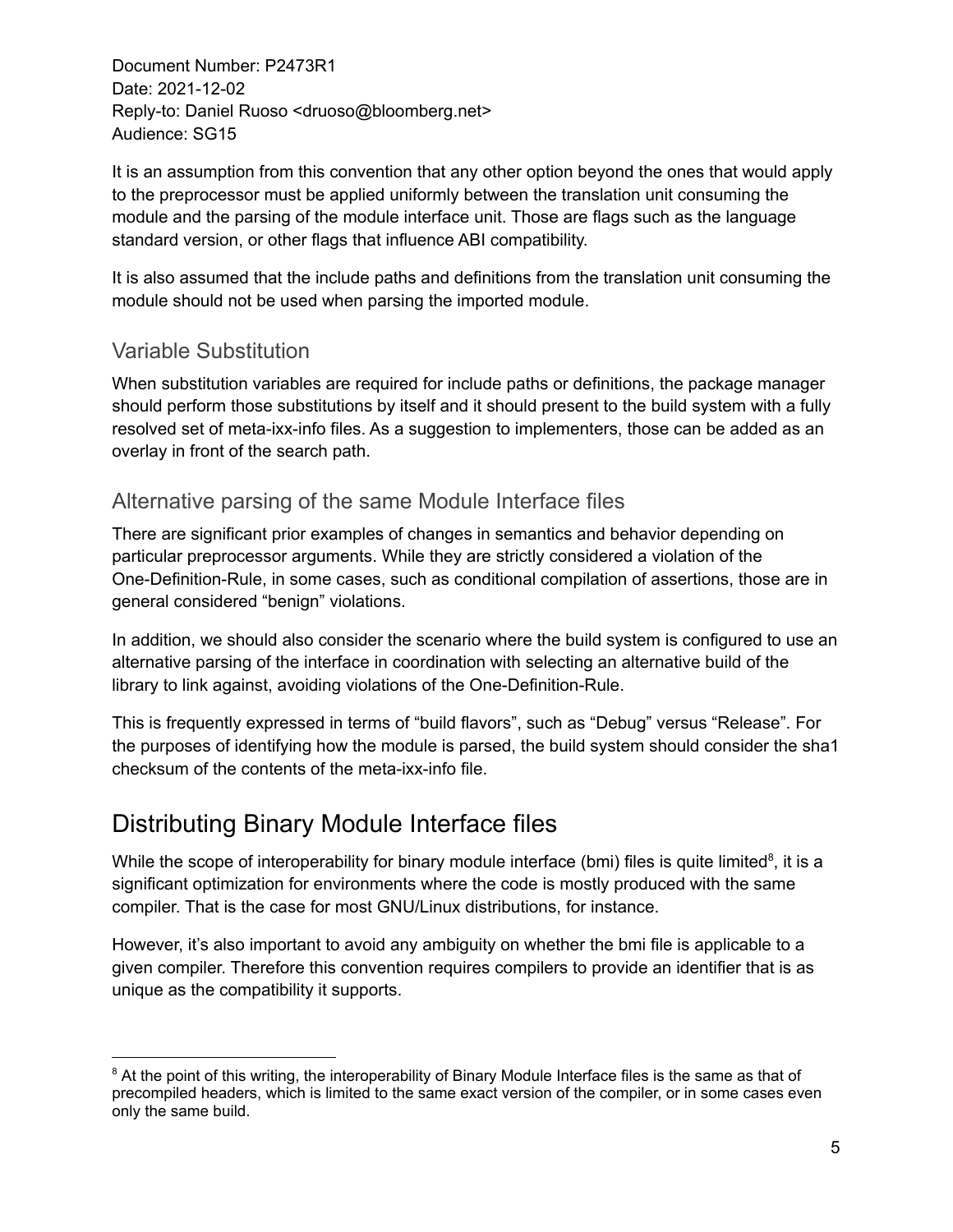Likewise, given that different instructions for parsing the module interface file can result in different interpretations for that module, the sha1 checksum of the contents of the meta-ixx-info file that was parsed should be included in the name of the bmi file, thus preventing ambiguities between the meta-ixx-info lookup and the bmi lookup.

Those identifiers should then be used on the name of the file being distributed, following the pattern:

```
${module_path}.bmi.${vendor}.${compat_uuid}.${meta_ixx_info_sha1sum}
```
For instance, if g++ uses a uuid-v4 to identify the build of the compiler that can reuse a bmi, and if the lookup finds a meta-ixx-file with the contents of  $\{ \}$ , the file for the module foo.bar would be named:

```
foo/bar.bmi.g++.20734238-4fc7-4725-bf22-be9700326774.bf21a9e8fbc5a384
6fb05b4fa0859e0917b2202f.
```
Note that even though the example above uses a uuid-v4, a compiler that decides to version its compatibility format could use any identifier that would be a valid extension to the file name. The compiler is free to assign any identifier it wants. Implementations following this convention should treat it as an opaque identifier.

While it would be possible for the compiler to support different BMI formats at the same time, adding a provisioning for that in the convention would significantly increase the complexity of the lookup. In order to limit the complexity, this convention sets the expectation that a compiler expects only one input format.

#### Search order

When searching for the files in the module search path, the search should always be started from the beginning for each file that needs to be found. This is important to allow overlays that contain only the meta-ixx-info file, or overlays that contain only the bmi file.

For instance, if the module search path is, in order, /path/a/, /path/b/, /path/c/ then the search order for a module foo.bar should be:

- 1. Lookup for ixx file, in order:
	- a. /path/a/foo/bar.ixx
	- b. /path/b/foo/bar.ixx
	- c. /path/c/foo/bar.ixx
- 2. Lookup for meta-ixx-info file, in order:
	- a. /path/a/foo/bar.meta-ixx-info
	- b. /path/b/foo/bar.meta-ixx-info
	- c. /path/c/foo/bar.meta-ixx-info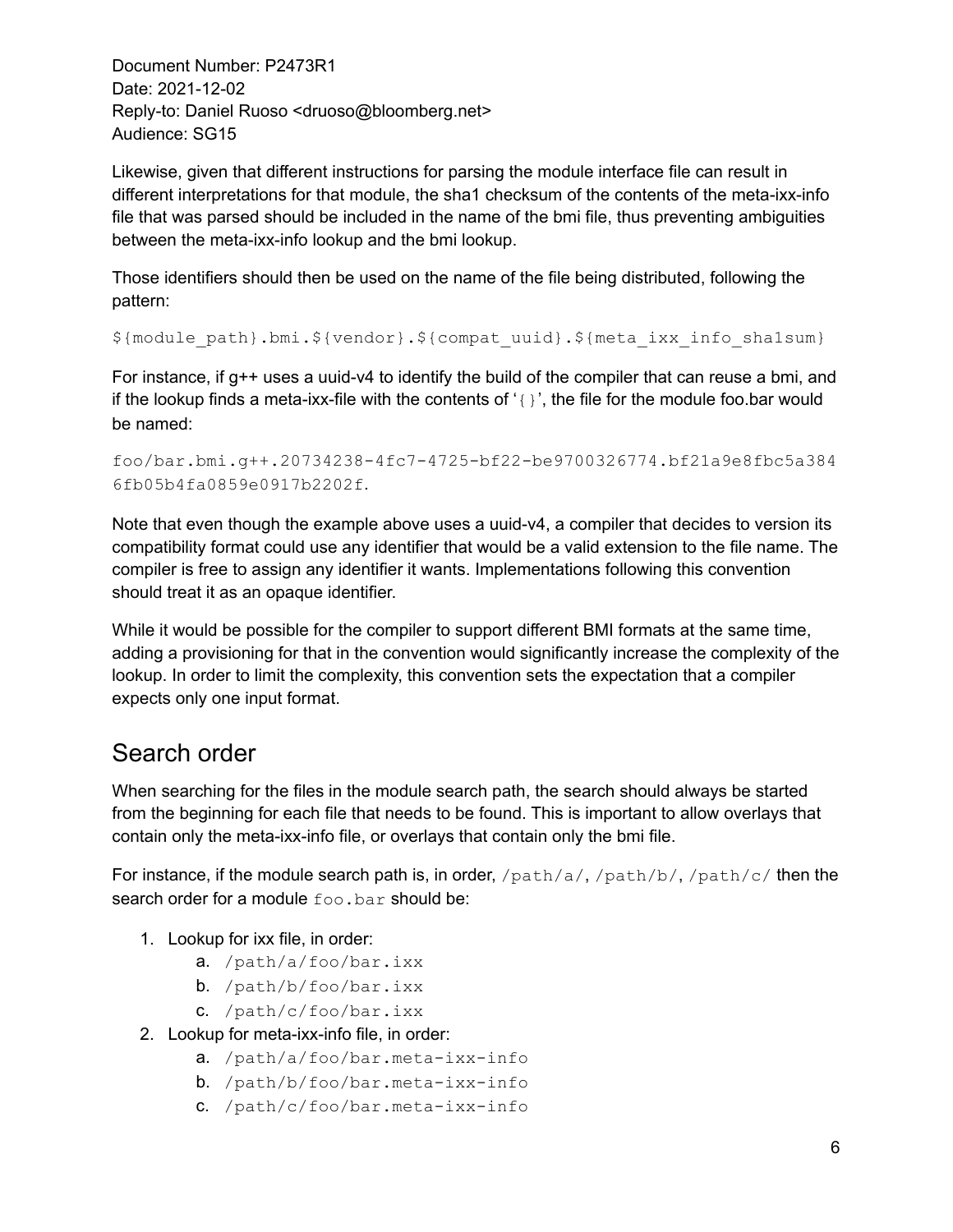- 3. Lookup for the bmi file, assuming g++.20734238-4fc7-4725-bf22-be9700326774 as the compiler compatibility identifier and bf21a9e8fbc5a3846fb05b4fa0859e0917b2202f as the checksum of the meta-ixx-info file.
	- a. /path/a/foo/bar.bmi.g++.20734238-4fc7-4725-bf22-be97003267 74.bf21a9e8fbc5a3846fb05b4fa0859e0917b2202f
	- b. /path/b/foo/bar.bmi.g++.20734238-4fc7-4725-bf22-be97003267 74.bf21a9e8fbc5a3846fb05b4fa0859e0917b2202f
	- c. /path/c/foo/bar.bmi.g++.20734238-4fc7-4725-bf22-be97003267 74.bf21a9e8fbc5a3846fb05b4fa0859e0917b2202f

#### Missing Files

While the build system should be able to react to a missing bmi file by scheduling its parsing, both the ixx and the meta-ixx-info files must always be present for a module to be considered valid when distributed. While it would be possible to assume the absence of a meta-ixx-info file as having an empty object by default, this would be error prone. Making the meta-ixx-info file mandatory allows the detection of common configuration errors by failing fast, rather than having a potentially incorrect default behavior.

### De-optimizing the presence of bmi files

When a build system recognizes the presence of a compatible bmi file for the current build, it would be a valid optimization to stop the traversal of dependencies and just consume that directly. However, when that happens, the build system hides details on how to reproduce the parsing of those module interfaces from any tooling that would integrate with the system.

Therefore, build systems that want to preserve maximum interoperability will need to continue traversing module interfaces, even when they see no reason to parse them, and make that information available as it is the case today with the compilation database, otherwise the observability of that build will be greatly reduced.

## Discovery tooling

Even with the convention established here, there's still an additional piece of tooling that becomes a requirement for the consumption of a module library: the construction of a plan to parse all required modules.

The main problem happens when dealing with transitive dependencies of modules being provided as libraries.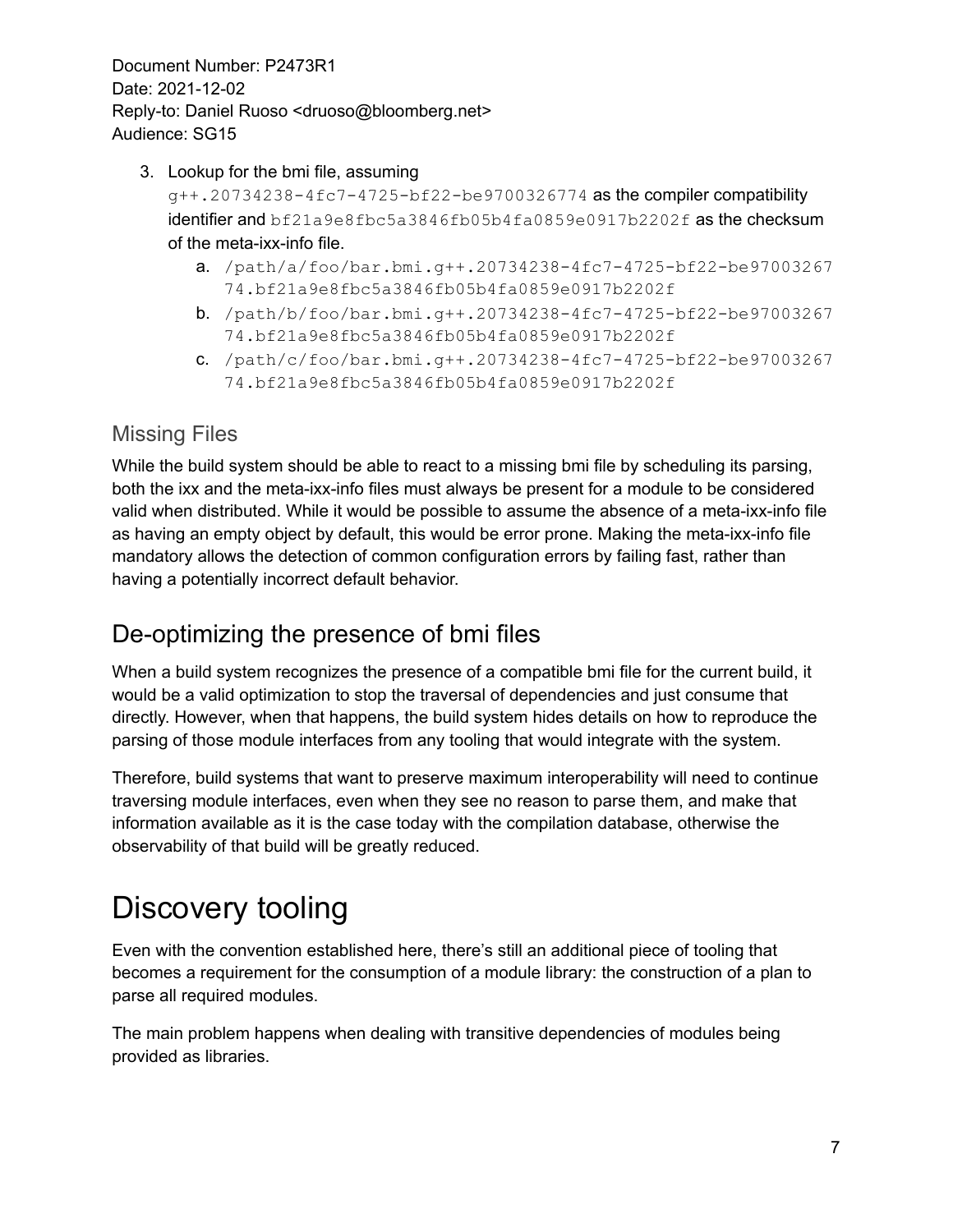This paper proposes a tool called c++-modules-config, that takes as input a search path of module libraries available to be consumed, the compatibility identifier for bmi files, and a list of modules that need to be resolved.

This tool will do the recursive traversal to return a complete description that is sufficient for the build system to plan the parsing of all modules provided by the system that need to be consumed. This will exclude modules that may be available but that are not going to be consumed.

The output of this tool will be a complete listing of the modules involved in this build, the source files with their interfaces, the instructions required to parse those files, as well as module dependencies. This information should be made compatible with the format documented in P1689R4<sup>9</sup>.

This paper proposes an extension to that format to store the contents of the meta-ixx-info file under the meta-ixx-info key. It can be used by anyone who needs to produce a different bmi file.

This tool also needs to be able to incrementally update this file such that whenever the list of external module dependencies changes, the re-calculation should be fast.

For better observability of the build, the output of this tool should be stored in a file named module config.json in the same location where compile commands.json is currently saved.

#### Could that be shipped by libraries?

In the presence of a standardized package manager, it would be reasonable to assume that the package manager could also play the role of providing the information that would be otherwise discovered by the c++-modules-config tool for all the modules that are included in each of the packages available in the system. The package-to-package dependency could be used to limit the amount of data that would need to be ingested.

In the absence of a standard package manager, however, we don't have a mechanism to identify a logical unit at a higher level than the module itself. An alternative approach would be to have a standard location where the metadata for all available modules would be read from, however, on a system with many more dependencies available than consumed, this could result in a substantially higher amount of unnecessary I/O.

<sup>&</sup>lt;sup>9</sup> Boeckel, Ben & King, Brad (2021). Format for describing dependencies of source files. wg21.link/p1689r4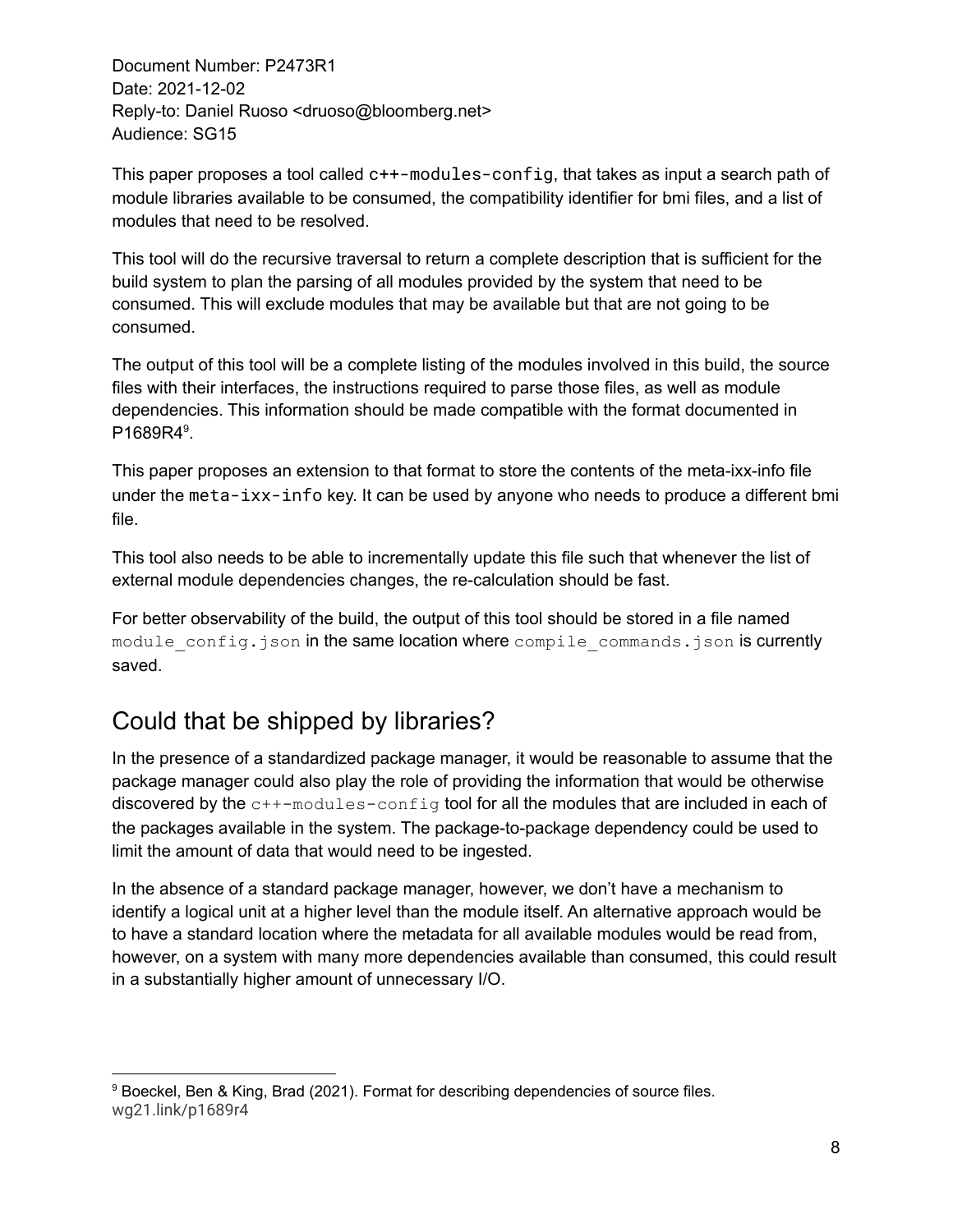#### Enabling the build with plain Makefiles

C++ Modules created a new layer of indirection on the compilation process. Prior to modules, a simple Makefile would be able to produce all objects in an embarrassingly parallel way. With modules, however, it is necessary to create the bmi files before each consumer of a module can be parsed.

Additionally, the lack of correlation between file names and module names means that the rules for the build depend on a mapping between source files and module names to be extracted. Compounding that to the lack of a standardized package management system, results in the fact that there was no build-system-agnostic way of identifying which modules were present on the system, short of parsing all the source files that could be found.

By adopting this convention, we enable the generation of make-compatible dependency instructions for the parsing of modules external to the system by a simple tool invocation that parses as few files as necessary, including the generation of rules for locally building the bmi files for modules external to the current build system that didn't ship a compatible bmi.

Moreover, If the source code of the project itself has the physical layout described in this paper, it will be possible to automate the generation of Make rules for all bmi files for code internal to the project. The process would be not unlike how object files, archives and executables are produced in a project without modules. A Proof-of-Concept example of how a build system would be able to achieve that accompanies this paper.

While it's not the intent of this paper to advocate for a simple Makefile as a desirable build system, it is an important illustration of how much simpler the semantics of the build become when we can count on a convention between file names and module names.

### Integration Scenarios

This section is meant to illustrate how this convention could be used to improve interoperability in various scenarios.

#### Consuming Module Libraries from CMake

CMake would be able to discover modules from outside of the build system and configure a target for each of those modules by identifying the ixx file by name, as well as the instructions on how to parse those modules. It may also be able to detect when the system already provides the bmi for the particular compiler being used.

This removes the need for CMake-specific "find module" implementations for arbitrary module libraries, as long as a module search path can be defined between the package manager, CMake, and the user.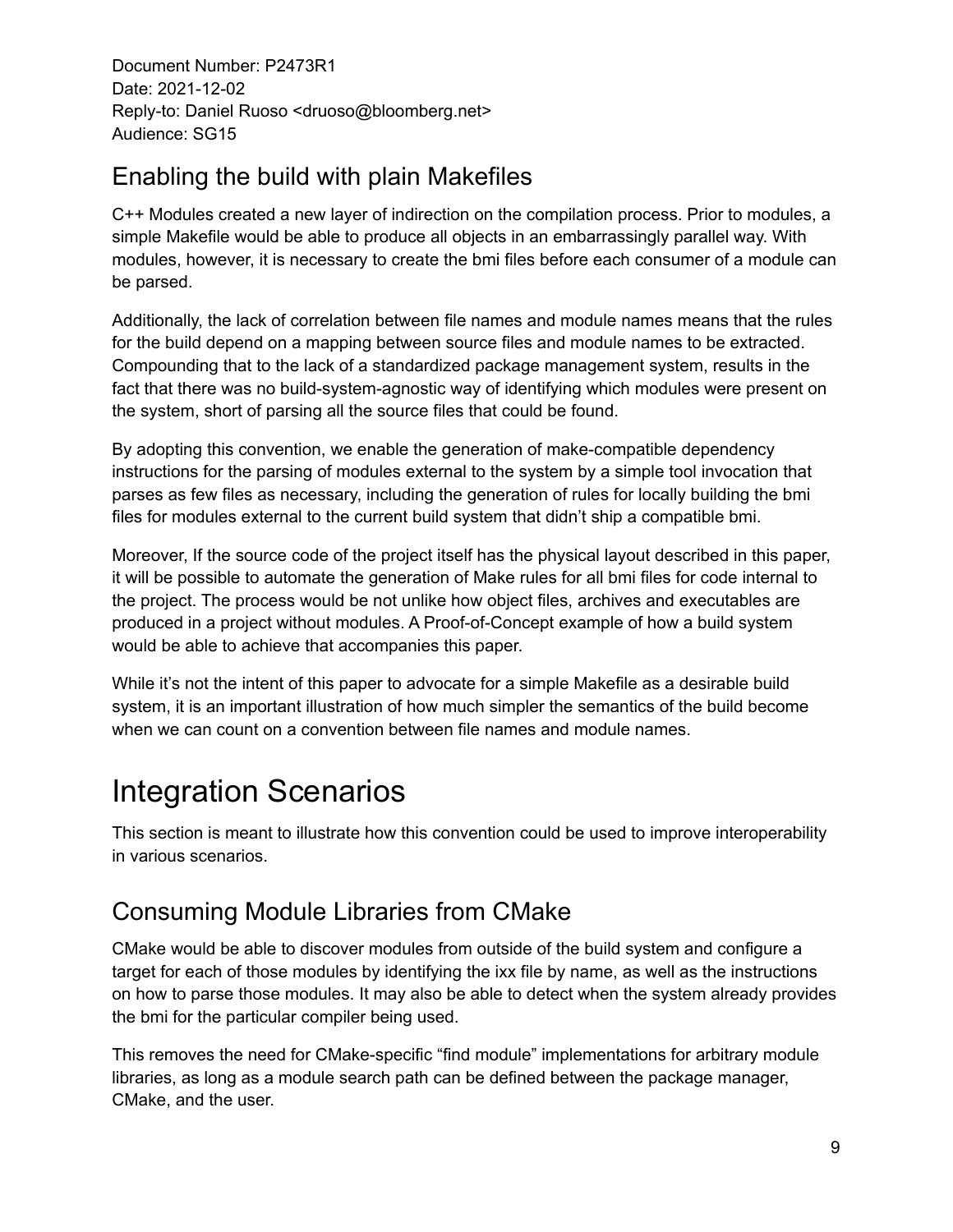#### Consuming Module Libraries from Plain Makefiles

The use of well-defined search paths on disk enables an implementation with vanilla Makefiles, where the rule for producing intermediate bmi files uses vpath<sup>10</sup> to find the sources for a module. This supports cases where the bmi for that compiler is already present or where it needs to be produced. See the Proof-of-Concept that accompanies this paper.

#### Building Module Projects with Plain Makefiles

If the compiler supports looking up modules according to this convention, a project with the source layout matching this convention, will be able to have its build driven by a plain Makefile by simply including an additional scan step that generates module dependency information from a translation unit.

### Transparent Compiler Support

When compilers and static analysis tools support the same convention, it is possible for the single-translation-unit case to work transparently where a translation unit depends on modules. It would even be possible for independent invocations of the compiler to use the filesystem alone to synchronize<sup>11</sup> the production of bmi files and avoid duplicate work between different compiler invocations.

### Deploying internally in the build system

If a build system were to create an internal deployment of the module units within the build system itself, it would make it trivial for static analysis tools completely external to the build system to reproduce the semantics of the build without any additional integration beyond the compile command.

## Proof-of-Concept Implementation Example

Accompanying this paper, we are publishing proof-of-concept code exercising the lookup mechanism, exercising the interaction between the proposed  $c++$ -modules-config tool with a simple GNU Make build system and a mock compiler. The example uses vpath to parse modules internal or external to the local build, as well as can coherently consume a bmi file in case it's shipped with the library.

<sup>10</sup> [https://www.gnu.org/software/make/manual/html\\_node/General-Search.html](https://www.gnu.org/software/make/manual/html_node/General-Search.html)

<sup>&</sup>lt;sup>11</sup> In POSIX systems, for instance, creating a hard link and renaming a file are atomic operations. By combining those two operations it is possible for a compiler to create a "leader election" mechanism allowing one process to know not to try and produce a BMI file because it's already being parsed by another process.